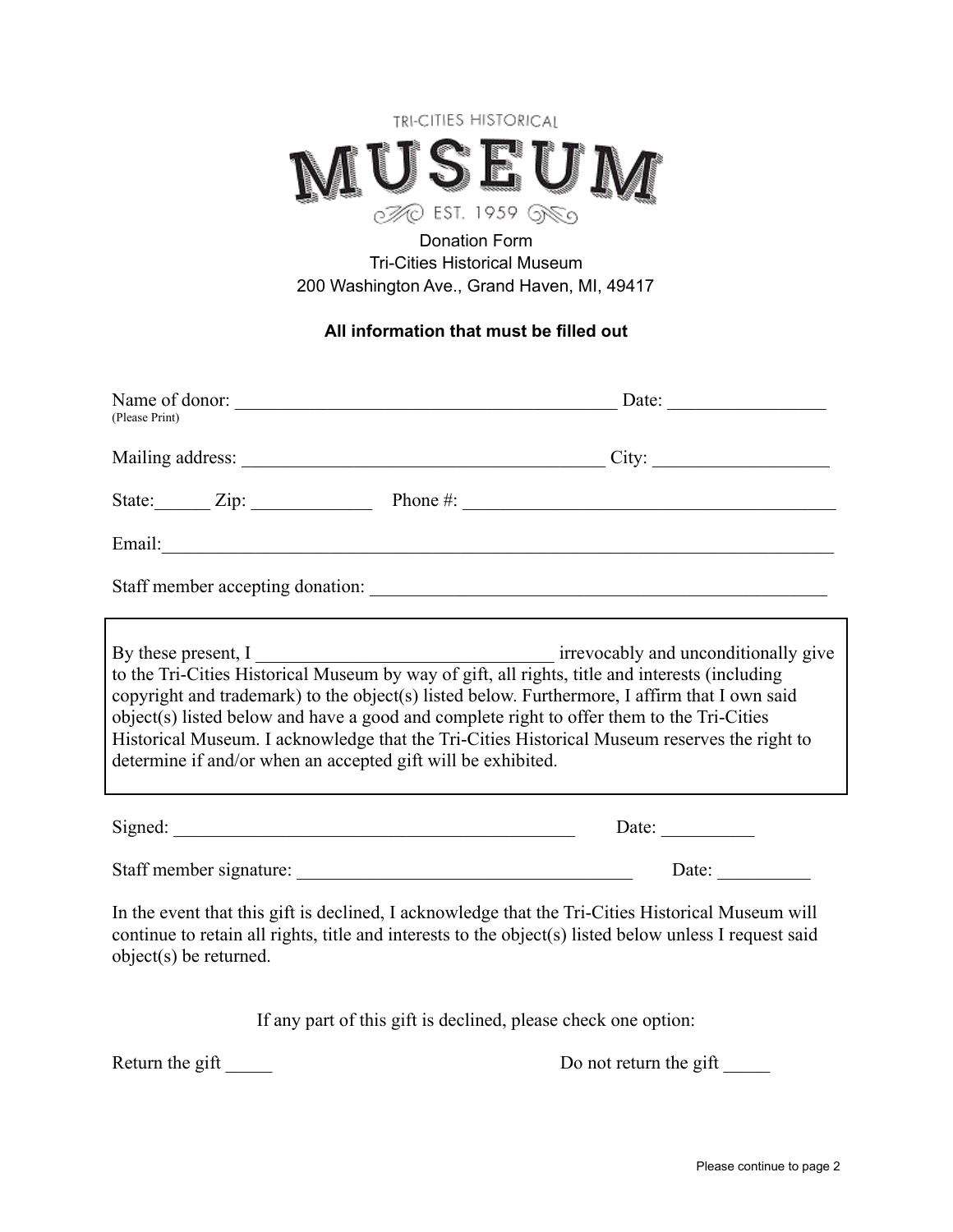# Description of the gift

| Please use the space on continuation pages if necessary to further explain the relevance of |
|---------------------------------------------------------------------------------------------|
| the item or if you are donating two or more items please include detailed information on    |
| each item.                                                                                  |

,我们也不能在这里的人,我们也不能在这里的人,我们也不能在这里的人,我们也不能在这里的人,我们也不能在这里的人,我们也不能在这里的人,我们也不能在这里的人,我们也

Description of the donation (describe what the item or items were previously used for):

Local relevance (why is it important to the history of North West Ottawa County): \_\_\_\_\_\_\_\_\_\_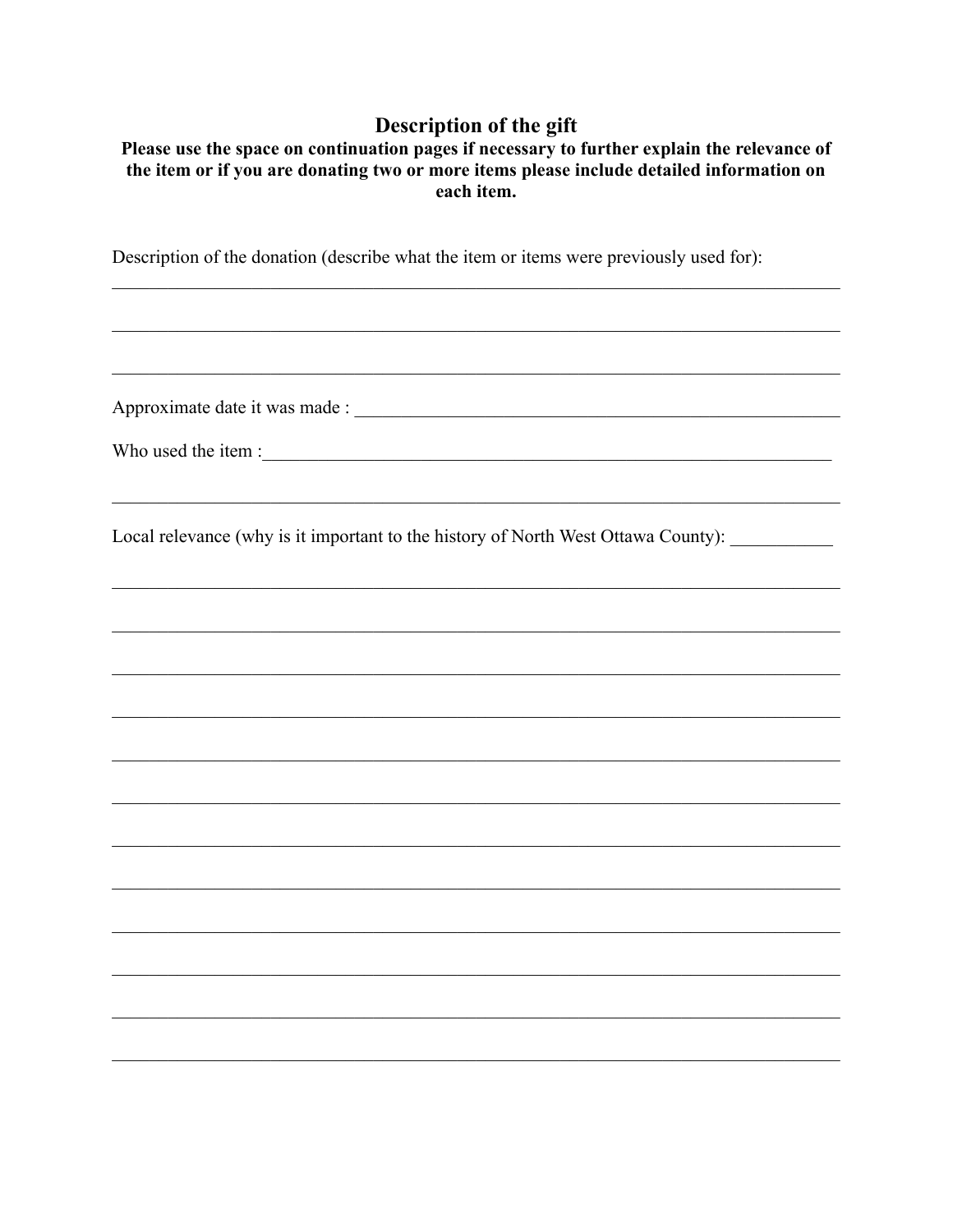### **For Staff and Collection Committee Member Use Only**

### **The donation must meet one of the following criteria:**

Relates to our mission and collection goals

Has exhibit or research potential

Can be properly stored, protected, and preserved

Fills an identified gap, replaces an inferior example, or does not represent an unnecessary duplication

| Accept Decline Board Member:                    | Date: $\qquad \qquad \qquad$ |
|-------------------------------------------------|------------------------------|
| Accept Decline Board Member: Due of Date: Date: |                              |
|                                                 | Date: $\_\_$                 |
|                                                 |                              |
| Accept Decline Community Member: Date: Date:    |                              |
| Accept Decline Community Member: Date: Date:    |                              |
|                                                 | Date: $\qquad \qquad$        |
| Accept Decline Exhibits Curator: Date: Date:    |                              |
| Accept Decline Education Curator: Date: Date:   |                              |